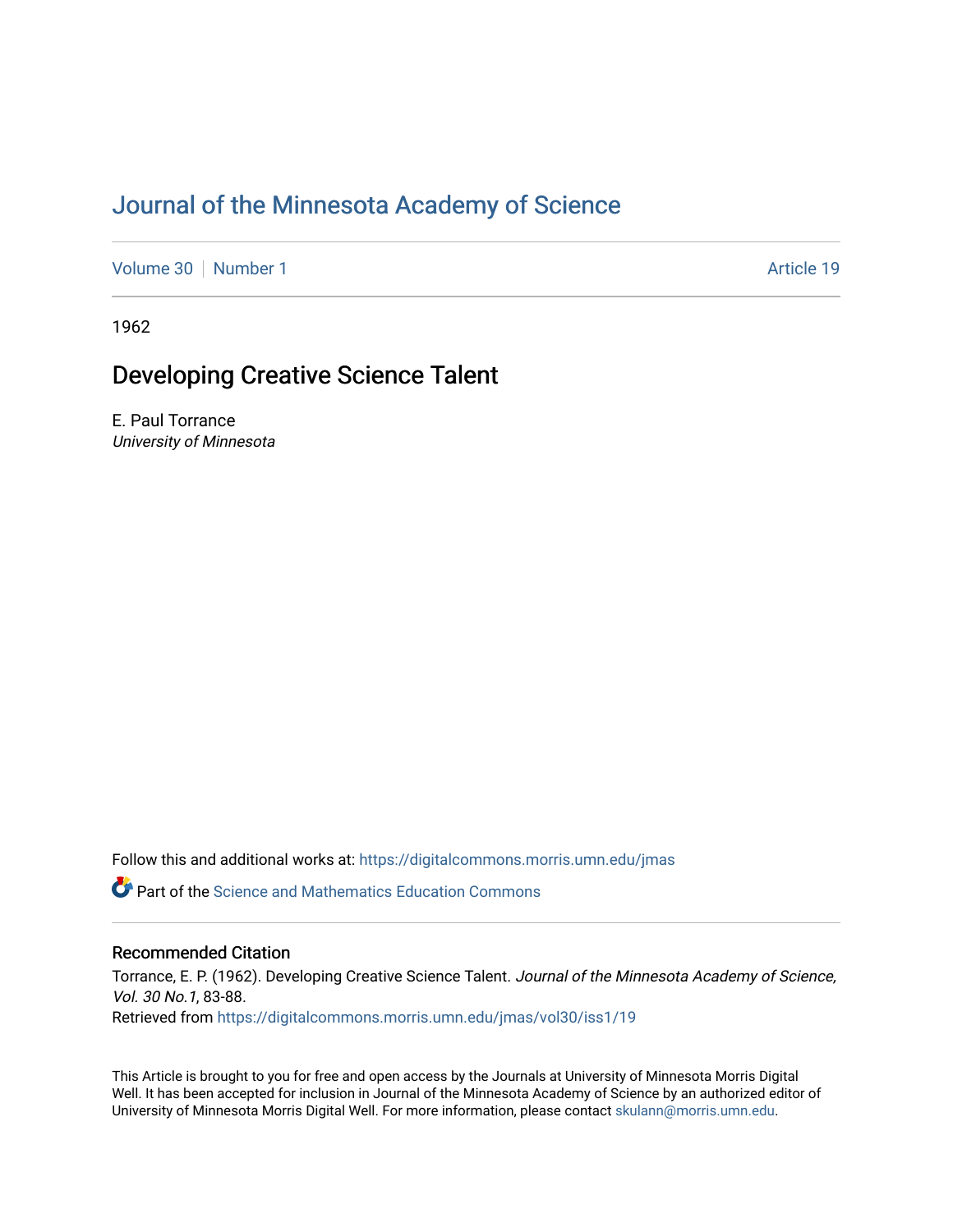## *Developing Creative Science Talent***<sup>1</sup> '** 2

## E. PAUL TORRANCE *University of Minnesota, Minneapolis*

A number of thinkers have proposed the idea that at birth every child is a potential creative scientist. The young child is curious and is much interested in the world about him. I have suggested that if one observes the ways infants handle things, shake them, smell them, feel them, twist them, and manipulate them in many ways, he might find some of the beginnings of the manifestation of creative thinking. We may also see some of these beginnings, if we observe the infant's use of facial expressions, his efforts to interpret the facial expressions of others, and the process by which he differentiates his own body from the remainder of the environment. Since the infant has no vocabulary, he is limited in the extent to which he can learn by authority. Thus, by necessity, much of his learning must be creative - sensing problems, making guesses, testing and modifying them, and communicating them in his limited way.

A number of science educators have tried to trace the process by which we begin with every child as a potential creative scientist and step by step eliminate them until we have all too few truly creative scientists. In tracing the course of this process, Watson (1958) maintains that even by the end of elementary school possibilities of a career in science are widely but not uniformly attractive. Thereafter, irrevocable negative decisions cut down on the "pool" of potential scientists in response to what is offered in high school in the name of science, a distaste for mathematics and a termination of studies in mathematics. He maintains that rarely does a student in high school or college who has become disinterested in science re-enter the diminishing pool of potential scientists. Further, Watson maintains, prevalent stereotypes of scientists as "eggheads," communists, or asocial beings; parental and peer attitudes; personal economic factors, and the like deter still others. Cooley (1958) in a far more detailed and meticulous manner has shown how potential creative scientists are eliminated one by one through the operation of such external variables as: religion, socio-economic status, ethnic background, geographic position, sex, race, social structure, home climate, siblings, economic conditions, college admissions policies, availability of scholarships, and discrimination practices.

A number of educators in recent years (Cole, 1956) have deplored the loss of intellectual talent represented

<sup>2</sup>The development and research related to the experimental instructional materials is being supported in part by a grant under Title VII, National Defense Education Act of 1958, U.S. Office of Education.

*Proceedings, Volume Thirty, No. One, 1962* 

by the failure of about 50% of the top 30% or so of the nation's high school seniors to enter college. Personally, I think that this represents an even greater loss than it appears on the surface. In the first place, I think it would be a fairly safe guess to estimate that of the 50% who choose not to enter college includes a disproportionate number of the highly creative ones. Even among highly intelligent and creative kindergarteners, some can hardly wait for a school vacation, after they have been stopped "cold" in their enthusiastic efforts to learn and have been forced to learn by authority. After years of frustration, they start counting the days until they will be old enough to leave school, or to graduate. In the second place, I am concerned because I know that about 70% of those who would rank in the upper 30% on creative thinking would not even be among those counted among the top 30% on measures of scholastic aptitude.

In my book, *Guiding Creative Talent,* I have tried to show how I think this loss of talent can be greatly reduced. I have tried to show how creative talent can be identified both by tests and by non-test methods, why creative individuals behave as they do, and how they can be guided into productive, creative careers. Since the preparation of this book, we have conducted over 30 experiments to test various procedures for helping individuals and groups behave in more creative, original ways. Today, however, I would like to go back and reemphasize some of the simple, obvious principles which seemed clear to me near the beginning of our research. These are principles which need to be applied by educators at all levels, if we are to succeed in the task of developing creative scientific talent.

1. VALUE CREATIVE THINKING: I must place "Value Creative Thinking" at the head of my list, because it is my firm belief that every educator from nursery school through graduate school should always be on the alert to notice new ideas and to encourage the development of creative talents. Every educator should consider this as important, or more important, than teaching information. Furthermore, creative thinking can be important in acquiring information and in motivating its acquisition.

I say "value creative thinking" because children are going to achieve those things which are valued by the society in which they live. For years, we have known that students learn those things on which they are evaluated or graded. Recent experiments of our own in creative writing and in problems requiring inventiveness have shown that we obtain even the *kind* of creative thinking we reward. If we reward originality, responses will become more original; if we reward fluency, a larger num-

<sup>1</sup> Paper prepared for presentation to the Science Education Section of the Minnesota Academy of Science, May 4, 1962, at Winona State College, Winona, Minnesota.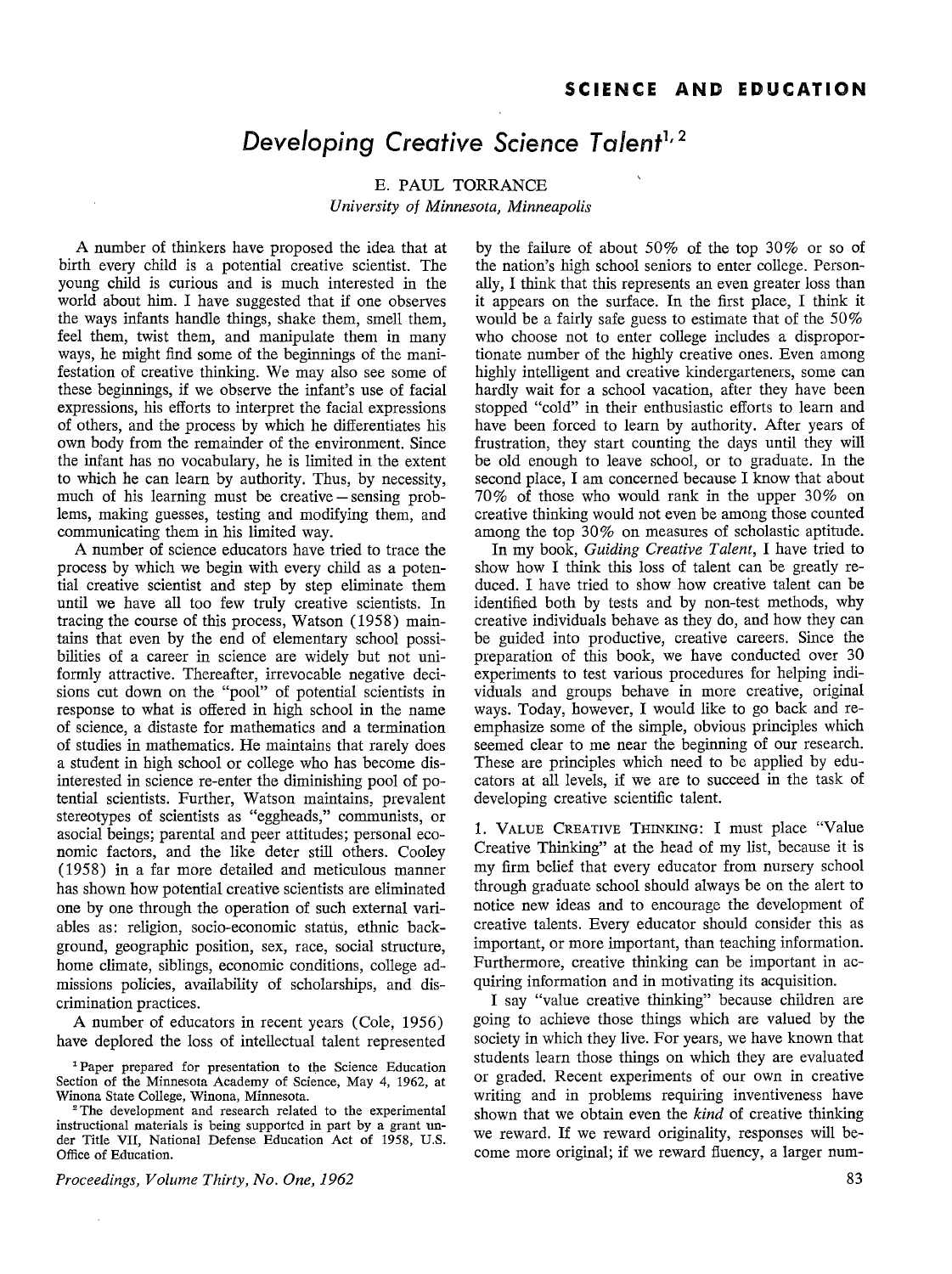ber of ideas will be produced; if we reward elaboration, more detailed and elaborate products will result.

There are, as I see it, two major obstacles to valuing creative thinking. The first is the difficulty of recognizing and appreciating the child's creative productions. It is hard for a conventional teacher to see and appreciate the contribution of an unconventional or an unloved and unlovely child. Recent research by Getzels and Jackson (1962) and by my own staff (Torrance, 1962) give eloquent witness of this fact. In spite of average differences in IQ as high as 26 points, we have found that highly creative but less intelligent students achieve as well as the highly intelligent but less creative ones. Teachers, however, rate the highly intelligent ones as more desirable students, more ambitious and hard-working, less unruly, and more friendly. Teachers also say that they know and understand the highly intelligent pupils better than the highly creative ones.

**A** second obstacle to valuing creativity is our tendency to over-rate the finished product  $-$  the completed poem, the masterpiece of music or art, the organized behavior of the championship team. We are too easily deceived by the comparative perfection and smoothness of these masterpieces and evaluate them as if they were the immediate deliveries of a creative act.

2. TEACH CHILDREN TO VALUE THEIR CREATIVE THiNK-ING. Children almost always depreciate and sometimes even despise their own creative talents. It is important, however, that children learn early to place value on their own ideas and trust their perceptions of reality. One approach to this is to have children form the habit of recording what they think. This helps them to appreciate the value of their imagination and at the same time discourages excessive daydreaming. As children see their own ideas expressed in some concrete form, they are encouraged to continue their efforts. With older students, it is useful to have them form the notebook or the "idea-trap" habit. We frequently let valuable ideas slip away from us, because we do not memorize them or record them on paper. Even though the idea may at the time seem a little far-fetched and it is difficult to determine its real significance, it is wise to record it. The idea can be criticized, modified, or rejected at a later time, or it may stimulate another really important idea. Many inventors (Rossman, 1931) and idea men (Clark, 1958) report that this habit pays off richly.

Usually, we are disturbed if we see a student sitting and thinking. We are afraid that he is just daydreaming or engaging in some fantasy. We place a great deal of value upon being industrious. Teachers, in fact, place it very near the top of the list of characteristics of their ideal pupil in every part of the United States and in most other countries. To them, being industrious means being visibly busy doing something. We need to extend this definition to include thinking.

Most teachers consider students incapable of thinking of ideas which have value. They would do well to take stock of the large number of great discoveries which have been conceived by students. The medical sciences have an outstanding tradition in this respect (Gibson, 1958).

Many medical discoveries were initiated or even worked out during the discoverer's undergraduate years. In anatomy, we have among this company such eminent contributors as Vesalius, Huxley, and Lister. On digestion, we have such young discoverers as Claude Bernard, Ivan Pavlov, and Walter B. Cannon. In other fields, we have Langerhans, Jenner, Darwin, Sherrington, Von Helmholtz, and others who started working on their discoveries or actually completed them during their undergraduate days. Then we have Louis Braille who first started working on his idea for a kind of writing for the blind at age 10 and had the system fairly well perfected by age 15. Robert Goddard, our American rocket pioneer, started thinking about the possibilities of inter-planetary travel at the age of 17. Perhaps, we should not even worry about the daydreams and fantasies of thoughtful students.

3. GIVE INFORMATION ABOUT THE CREATIVE PROCESS. Historically, the creative process has been left pretty much to chance. Psychologists surveying the educational scene at all levels have become increasingly convinced that the processes of acquisition, impression, intake, and learning skills have dominated over those concerned with production, expression, output, and creation (Patrick, 1955: 161). It would seem that educational psychologists can do much to reduce the fears of teachers and pupils that their creative abilities are absent or negligible by acquainting them with the nature of the creative process and the conditions under which creativity flourishes.

Although there are unique features in the details, the general nature of the creative process seems to be well established. The process appears to be essentially the same regardless of the activity. First, there is apparently the sensing of a need or deficiency, random exploration, and a clarification or "pinning down" of the problem. Then ensues a period of preparation accompanied by reading, discussing, exploring, formulating many possible solutions, and critically analyzing these solutions. Out of all of this activity comes the birth of a new idea  $-$  flash of insight, illumination. Finally, there is experimentation to evaluate the most promising solution and the selection and perfection of the idea.

The work of Osborn (1957), Gordon (1961), and a series of experimenters have done much to promote the idea that individuals and groups can be taught principles which will increase markedly their ability to develop original ideas of importance. We have been testing and modifying some of these principles and trying to develop instructional materials which make use of these principles as they have been tested.

4. OTHER PRINCIPLES: There are a number of other principles I should like to discuss. I should like to illustrate how the three principles I have just discussed can be fed into a set of instructional materials. Thus, I shall content myself with listing some of the other principles:

4. Make children more sensitive to environmental stimuli - more aware.

5. Encourage the manipulation of objects and ideas. 6. Teach how to test systematically each idea.

*The Minnesota Academy of Science*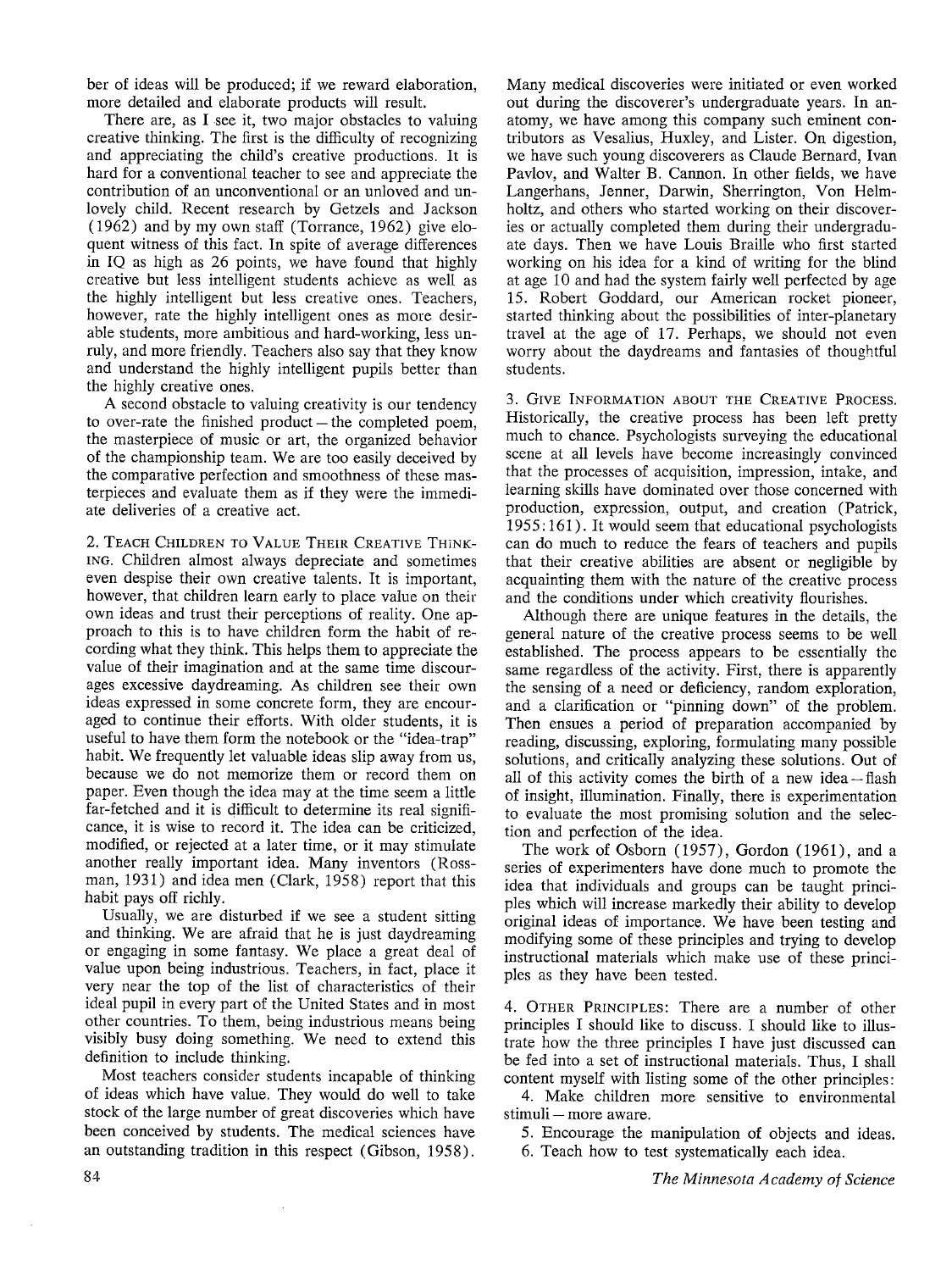7. Develop in children tolerance of new ideas.

8. Beware of forcing a set pattern; there are many "good" ways of learning and thinking.

9. Develop a creative classroom atmosphere where limitations and resources are used creatively.

10. Teach skills for avoiding peer sanctions or for becoming less obnoxious without sacrificing creativity.

11. Dispel the sense of awe of masterpieces.

12. Encourage and evaluate self-initiated learning.

13. Create "thorns in the flesh."

14. Create necessities for creative thinking.

15. Provide for active and quiet periods, for individual and for group work.

16. Make available resources for working out ideas but teach the creative use of limitations.

17. Encourage the habit of working out the full implication of ideas.

18. Develop constructive criticism – not just criticism.

19. Encourage acquisition of knowledge in a variety of fields.

20. As a teacher, become more adventurous-spirited yourself.

5. AN EXAMPLE OF ONE SET OF MATERIALS: In the Bureau of Educational Research, we are in the process of creating a set of experimental instructional materials in which we are trying to recreate dramatically some of the great moments of discovery. Together with background biographical information, the moments of discovery are recorded on tapes. Major aims of these dramatizations are to acquaint children with the nature and value of the creative process, to help them recognize that *their own* ideas have value, and to stimulate them to engage in some kind of creative thinking.

The following tape dramatization, "Trailblazer to the Stars" has been prepared for this purpose:

GODDARD: Stand by for firing ... five seconds ... four . . . three . . . two . . . one . . . FIRE!

SOUND: ROCKET EXPLOSION: UP TO ESTABLISH-MERGES

WITH FOLLOWING MUSIC CUE, THEN SLIPS UNDER AND OUT.

MUSIC: INITIALLY AGITATED, THEN ASSUMES A QUIETER, YET HIGHLY SUSPENSEFUL QUALITY: ESTABLISH-THEN

PULL UNDER FOR FOLLOWING NARRATION

NARR: The time: a few minutes past dawn. The place: a flat, brown plain several miles north of Roswell, New Mexico. From the sandy desert floor, a tower of cold steel stretches sixty feet up into the gray morning air. A half-hundred feet to the left of this tower is a concrete dugout. Behind its narrow observation window stands a slim mustached, balding man. His dark eyes seem riveted to that framework out there before him. Now, he reaches for a stopwatch . . . Suddenly, he raises his free hand, and prepares to signal a nearby assistant. The next voice you will hear will be that of the famous American rocket scientist, Dr. Robert Goddard.

GODDARD: (FADE IN) Stand by for firing ... five sec-

*Proceedings, Volume Thirty, No. One, 1962* 

onds . . . four . . . three . . . two . . . one . . . FIRE!

SOUND: ROCKET EXPLOSION: UP TO ESTABLISH-THEN PULL UNDER AND SLOWLY FADE OUT BENEATH FOL-

LOWING NARRATION:

NARR: The noise you're hearing is that of a liquid-fueled, high-altitude research rocket, streaking 2000 feet into the pale New Mexico sky. Maximum speed  $-500$  miles per hour. Overall length- 11 feet from nose to tail. Weight, minus fuel  $- 33\frac{1}{2}$  pounds. Small and slow, as rockets go. But of tremendous importance in the light of history. For this is the first rocket ever to be fired from this experimental rocket base, deep within the great New Mexico desert. Of more importance still is the date. This is **NOT** the 1960's, for *this* rocket experiment took place over 30 years ago- December the 30th, 1930.

MUSIC: STAB

- VOICE: !magi/Craft Productions presents the story of America's first rocket pioneer, Robert Hutchings Goddard - "Trailblazer to the Stars"!
- $MUSIC$ : STING: ESTABLISH  $-$  THEN PULL UNDER AND FADE OUT BENEATH FOLLOWING
- NARR: "Trailblazer to the Stars." A phrase charged with excitement and imagination. You may well wonder how a man could earn such a ringing title as this one. But even if you DID know, you'd be surprised how few people could agree whether this trailblazer was a miracle man - or a menace.
- VOICE I: (FADE IN) Robert Goddard? Y'mean that absent-minded professor that's always shootin' off them wild rockets? He's a CRACKPOT, that one!
- VOICE n: (FADE IN) So he's at it agin, is he? It's the work of the divil hisself that's leadin' him to it! Mark me, no good can ivver come o'THAT man!
- VOICE III:  $(FADE IN)$  The good Lord made the sky with a glass ceiling. That crazy professor's rockets might punch holes in it 'n let all the air out! An' I just heard the other day he's buildin' a ship to fly to the moon!  $(FADING)$  He's gone, I tell you - completely gone!
- NARR: (TOPPING THE LAST SPEECH AT ITS FADE) No, the average citizen didn't really understand Robert Goddard, or his experiments. On the other hand, most leading scientists took the opposite view. They were firmly behind him, and openly praised him for bis work.
- SCIENTIST I: (BRITISH ACCENT-FADE IN) Take my word for it, Robert Goddard is a rare genius. He was experimenting with rockets years before the rest of the world. Beginning with nothing  $-$  no money, no decent equipment, no one else's ideas to follow -but paving the way to modern rocket science  $-THAT$ takes genius.
- SCIENTIST II: (DUTCH ACCENT-FADE IN) The dream of Dr. Goddard is the conquest of space. He is a firm believer of the possibilities of interplanetary travel, and his work is a source of great inspiration for many of us. This Robert Goddard - he is a trailblazer! (FADING) I am quite certain that in the very near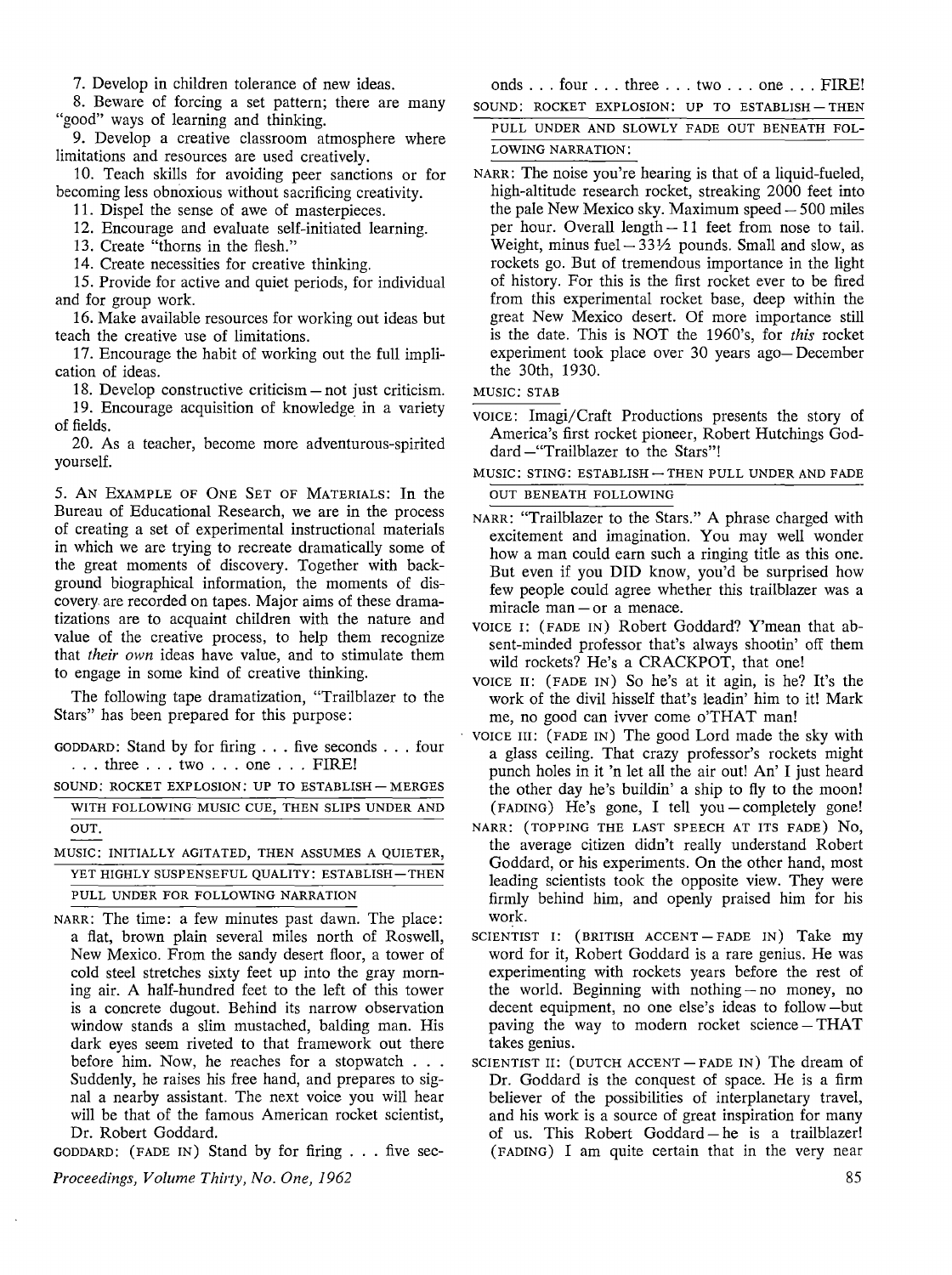future, the first spaceship to leave this planet for other worlds will be named after this fabulous worker.

- NARR: (TOPPING HIM AT HIS FADE) "A trailblazer." His fellow-scientists called him a trailblazer. But there weren't too many rocket scientists in those days, back in the 20's and the early 30's. Those that were, looked to Robert Goddard as the real leader, a courageous explorer of the Unknown. But on the other side of the coin, there was the laughter and the scorn of the public. Why? Who was this man who attracted so much praise from his fellow scientists . . . but collected so much ridicule from almost everyone else ... this man who paved the world's way for the rocket conquest of space? To find the answers, let's go back to the beginning ... October the 5th, 1882.
- MUSIC: SNEAK IN SOMETHING PLEASANT, SLOW AND WARMHEARTED
- NARR: It was on this date that Robert Hutchings Goddard was born to an old and well-established New England family of farmers. His was a family that had for years been interested in the mechanics of machinery and transportation. But, unlike the rest of the family, young Goddard's interest was never in the good green earth his forebears had so well known. Rather, his vision was lifted to the sky and the stars above it  $-$  a realm NO one knew of.

### MUSIC: SLIPS OUT QUIETLY UNDER FOLLOWING

- NARR: Bob Goddard was only seventeen when he decided to make this form of exploration his lifetime work. Yet, his decision came in a rather odd way, through an experience he was never to forget. As he told his father about it later . . .
- YOUNG BOB: (FADE IN) I finished cutting those dead branches off that cherry tree back of the barn, Pa, like you asked me.
- FATHER: (FIRM, BUT KINDLY) Certainly took you enough time, Bob! I know it's a pretty tall tree, son, but whatever took you so long to trim it?
- YOUNG BOB: Well-it was a really wonderful afternoon . . . and I had a fine view of the countryside 'way up there ... watching the falling leaves and the blue sky and the white clouds  $\dots$  And I got to thinking  $$ how wonderful it would be to make some kind of flying machine that could reach beyond the clouds to the moon and the other planets. When I climbed down again,  $I - well$ , I knew what I wanted to do with my life. I want to design that kind of machine! ... Does that sound crazy, Pa?

FATHER: Son-you sure you're feeling well?

- MUSIC: SOMETHING INITIALLY HUMOROUS AND THEN PLEASANT, WHICH SUSTAINS THROUGH NEXT SPEECH
- NARR: The idea of rocket travel might have seemed fantastic to Bob Goddard's father, but to the boy himself, it was the most exciting idea a fellow could think of.

After high school, he enrolled at a nearby university - and several years later he graduated as a full-fledged doctor of physics. In the fall of 1911 he began a teaching career. All through his college days he had experimented long and hard with powder rockets. So it came as no surprise that he now divided his time about equally between his physics classes – and rocket experiments.

Five years later, Professor Goddard was given financial backing for his rocket research by the Smithsonian Institution in Washington, D.C. Not long afterwards, he published a report of his experiments. Copies of this report were circulated around the world, and fell into the hands of many people. Many thought his ideas about rocket travel and shots to the moon were utter nonsense, and they laughed at him for his beliefs. Others, though, took him very seriously indeed - among them, several important rocket scientists in Germany. They realized that Goddard's information was years ahead of their own findings. With the facts his report gave them, they were able, in time, to design the mighty war rockets that brought so much death and destruction to our side during World War II. And because Soviet Russia captured many of these German scientists AFTER the war, she was able to develop her own rocket and space program much more quickly than if she had had to start from scratch. And strange as it may seem, it was actually America's Robert Goddard who was at the bottom of all this fantastic devel $opment - a man whose rocket research during the$ 1920's was almost a full 15 years ahead of the rest of the world.

Let's return now to another, earlier date in history  $$ the year 1914. This was the year that the Smithsonian Institution began providing Dr. Goddard with money for his rocket experiments. It was also the year the scientist began looking for a new kind of rocket fuel. He had come to realize that gunpowder would no longer do for the sort of rockets  $\overline{HE}$  wanted to build ...

MUSIC: SOMETHING SUGGESTIVE OF THE PASSAGE OF

TIME: SLIP IN UNDER THE FOLLOWING

... and in a long, drawn-out series of experiments, Goddard slowly began to find the answers he had been looking for.

- GODDARD: (FADE IN) What I must find is a more powerful, more easily controlled fuel . . . something that'll give me a more powerful thrust ... much more thrust! It's got to be a fuel that'll burn more slowly, and with far more control than gunpowder. If only someone else before me had even *tried* working out just a *part* of the problem - to blaze just a bit of the trail for me - at least then I'd have *something* to go on! But this way, I'm all on my own with nothing more than  $-$ Wait a minute! Maybe a liquefied gas is the answer to this fuel problem  $\ldots$  Ye-e-e-e-ssss - liquefied gas  $-$  as in simple gasoline!
- $MUSIC$ :  $UP BACK AGAIN$

More months of research, trials and errors have slipped by . . . and still I've only got the basic thinking out of the way. My figures show that I should get the most power out of burning oxygen with either carbon or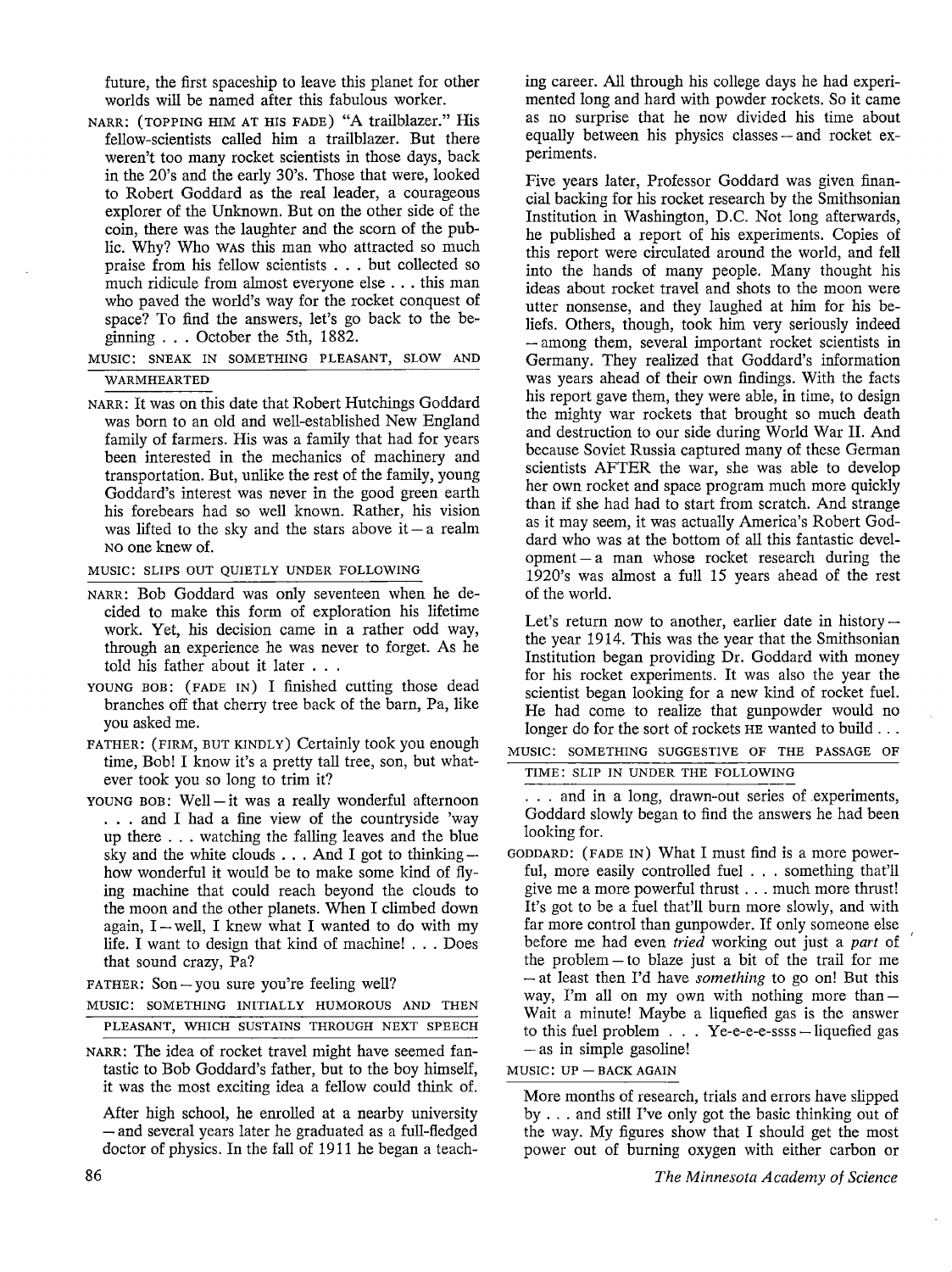hydrogen. The problem now is to make these gases burn at the right time, at the right place, and under the right conditions . . .

#### $MUSIC$ :  $UP - BACK AGAIN$

More months of research and experimentation have gone by, but at last I'm making real headway. My laboratory tests have shown that the best fuel for rocket flight should be a mixture of hydrogen and carbon. I've also found I'll need liquid oxygen to best do the job. So my fuel will be a mixture of liquid oxygen and gasoline - a true liquid fuel!

- $MUSIC: UP BACK AGAIN TO SLOWLY FADE OUT UNDER$ FOLLOWING NARRATION
- NARR: Thus Robert Goddard's search for the ideal rocket fuel at last came to an end. After eight long years of patience and hard work, he was now ready to take the final step in his great experiment  $-$  the actual fieldtrial of a liquid-fueled rocket. Would it be a success? Or would it simply fizzle out and undo in one awful flash of smoke and fire all the work he had so painfully dedicated himself to for so many years?

(FADE IN) Fate held all the cards that cold, wintry day on March 16, 1926-the date that Goddard selected to field-test his liquid-fuel dream.

SOUND: SNEAK IN LOW WIND GUSTS

- His choice of location was an open meadow near Auburn, Massachusetts. With him was his wife, Esther, and two other rocket experts  $-Dr.$  P. M. Roope and Henry Sachs. They were heavily bundled up in woolen coats, caps and scarves, for it was bitter cold and there was still snow on the ground. As Dr. Goddard fitted the rocket to its launching stand, he discussed the experiment which was about to take place.
- GODDARD: (FADE IN) There we are  $-$  that should just about do it. As we planned before, Henry, you'll stay here and wait for my signal.
- HENRY: Yes, sir.
- GODDARD: Meanwhile, the rest of us'll move out to those maple trees over there, where we can observe the firing from a better position. And while we're at it, people, we'd better cross our fingers ... Let's go.

SOUND: CRUNCH OF FOOTSTEPS IN THE SNOW

- ESTHER: It'll work,  $Bob I'm$  sure it will! All the lab tests have shown that  $-$
- GODDARD: (INTERRUPTING HER) Lab tests aren't field tests, Esther – Heaven knows. But two years of laboratory experiments had BETTER not have been in vain!
- ROOPE: (DUTCH ACCENT) If it DOESN'T work, what then? More lab trials or back again to the old gunpowder rockets?
- GODDARD: Dr. Roope, science must not stand still. The powder rocket's been around since the Chinese invented fireworks. And although we've made a few improvements on it, it's still the same primitive rocket with the same low performance  $-\text{low}$  thrust and low speed.

ESTHER: And the liquid fuel rocket whips those prob-

*Proceedings, Volume Thirty, No. One, 1962* 

lems, Dr. Roope. Bob's using a mixture of liquid oxygen and gasoline for this rocket's fuel. He expects very high performance with it.

- ROOPE: Yes, I know, Mrs. Goddard. The lab tests showed THAT. But will it actually FLY?
- GODDARD: We'll know in about 30 seconds. I think we can stop about here, folks . . .
- SOUND: FOOTSTEPS CEASE

This should be far enough away to get a pretty decent view. (CALLS) All set, Henry?

HENRY: ( CALLS BACK FROM A DISTANCE) All set, Doctor!

GODDARD: Keep those fingers crossed, people! ( CALLS AGAIN) OKAY, HENRY-LET 'ER RIP!!

SOUND: ROCKET EXPLOSION: ESTABLISH-THEN PULL UNDER FOR FOLLOWING CONVERSATION

GODDARD: She's going up! She's really going UP!

ESTHER: Oh, Bob-it's a beautiful lift-off!

- ROOPE: Congratulations, Dr. Goddard! Your experiment  $-$  it is a success!
- MUSIC: TRIUMPHANT STAB UP, THEN PULL UNDER AND SUSTAIN BENEATH THE FOLLOWING
- NARR: And so, the world's first liquid-fueled rocket was test-fired with complete triumph on a snow-covered meadow near the town of Auburn, Massachusetts. And from that moment on, the course of rocket development was to be changed forever. Meanwhile, it was to take European scientists another five years to puzzle out the liquid-fuel problem on their own. For Dr. Goddard refused to reveal his precious secret to the world until many years later. Goddard went on performing further liquid-fuel experiments in that open meadow for three more years. Then, one day in 1929, the famous Guggenheim Research Institute unexpectedly gave him a large sum of money to help him develop his rocket projects still further. With this money he was able to build a new laboratory and testing site in New Mexico. The area's climate and geography proved ideal for his research projects. And with the Guggenheim Institute behind him, his progress now was very rapid indeed.

In 1932 he developed the world's first self-controlled rocket. And in 1941, he designed a genuine guided missile.

MUSIC: SLIPS OUT

When the United States entered World War II, Professor Goddard at once offered the armed services his guided missile, and later, the U.S. Navy put him to work on top-secret rocket and jet propulsion research. Then one day near the end of the war, Goddard's doctor had a serious talk with him.

- DOCTOR: (FADE IN) Bob, I consider it my duty to warn you to slow down, and start taking things quite a bit easier. You've been working from dawn till dark every day now for months. Your system's going to break down if you don't  $-$
- GODDARD: (INTERRUPTING HIM) Doctor, I know I'm not